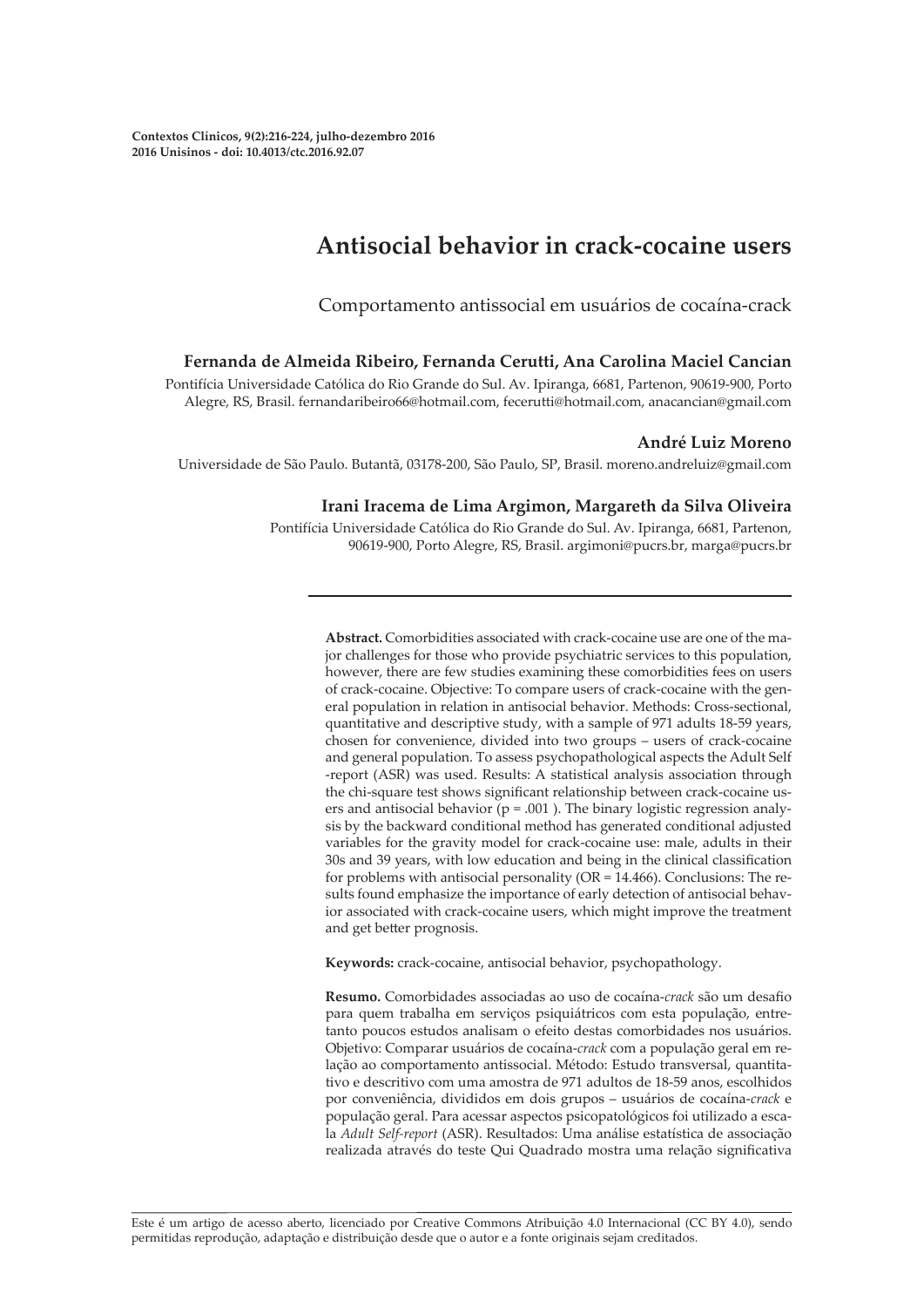entre usuários de cocaína-*crack* e comportamento antissocial (p = 0.001). Uma análise de regressão logística binária pelo método *backward* gerou um modelo com características associadas à gravidade do uso de cocaína-*crack*: homens, adultos com idades entre 30 e 39 anos, com baixa escolaridade e classificação clínica para problemas de personalidade antissocial (OR = 14.466). Conclusões: Os resultados encontrados enfatizam a importância da detecção precoce do comportamento antissocial em associação com o uso de cocaína-*crack* para uma possível melhora do tratamento e um melhor prognóstico.

**Palavras-chave:** cocaína-*crack*, comportamento antissocial, psicopatologia.

# **Introduction**

Crack-cocaine use is known worldwide. In the US, in 2013, 4.1% of the participants of a survey reported use of crack-cocaine (http://www.drugabuse.gov). In Europe, in 2012, severe crack-cocaine consumption led 18% of the users to seek treatment (EMCDDA, 2014) and in Brazil, in 2012, 1.3% of the individuals who participated in a national survey had already used crack-cocaine at least once in their lives (Laranjeira, 2014). This reality is alarming and has other complicating factors associated with the use of this substance.

A National Epidemiologic Survey in United States about epidemiology of DSM5 drug use disorder and other psychiatric comorbidity revealed significant associations between 12-month drug use disorder and antisocial personality disorder (OR, 1.4; 95% CI, 1.11- 1.75) (Grant *et al.*, 2016). In Germany, a study that investigated comorbidities of substance use disorders with other mental disorders, showed that 62% of a sample of 150 female prisoners had substance use disorders, 90% had at least one other mental disorder and 49% had borderline or antisocial personality disorders (Mir *et al.*, 2015). In Spain, a study conducted by Vergara-Moragues *et al.* (2013) aimed to analyze the psychopathological profile of crack-cocaine users and found out that antisocial personality disorder (21.1%) was the most prevalent associated diagnosis.

In Brazil, data from a study on the occurrence of other psychiatric diseases in comorbidity with severe drug use showed a prevalence of 83.9% of a comorbid psychiatric disorder with severe drug use, and antisocial personality disorder was one of the most frequent diagnosis (Silva *et al*., 2009). Another study conducted in Brazil indicated that antisocial personality disorder was the most prevalent comorbidity for crack-cocaine

users. This study revealed a greater predominance  $(24.8\%, p = .013)$  of antisocial personality disorder in crack-cocaine users. These individuals also had more occupational diseases and social and legal problems than users of other psychoactive drugs. They were also more involved in illegal activities, such as theft and robbery and threats or burglaries (Kessler *et al.,* 2012).

The association between crack-cocaine use and antisocial personality disorder is also found in individuals seeking treatment. In a sample of 465 users of psychoactive substances undergoing treatment, 60.6% of the patients who had substance dependence had a current psychiatric comorbidity, and more than 30% had at least two psychiatric disorders. The most common diagnosis for Axis II Disorders was antisocial and borderline personality disorders, and male individuals showed a more significant rate for diagnosis. However, there are few studies on the rates of psychiatric comorbidities among hospitalized patients (Chen *et al.,* 2011).

In a sample of 110 individuals who sought outpatient services to treat cocaine use the prevalence of psychopathological comorbidity was 61.8%, and 20% showed antisocial personality disorder (Araos *et al.*, 2014). In an integrative review aimed to identify the most common psychiatric comorbidities in crack-cocaine users, the most frequently reported personality disorder was antisocial personality disorder. It was concluded that there is a high prevalence of psychiatric disorders among crack-cocaine users and that these co-occurring conditions interfere with successful treatment (Vasconcelos *et al*., 2014).

Because of its high prevalence associated with the use of drugs, antisocial personality disorder has been investigated as a predictor of treatment success. Individuals with antisocial personality disorder have low frustration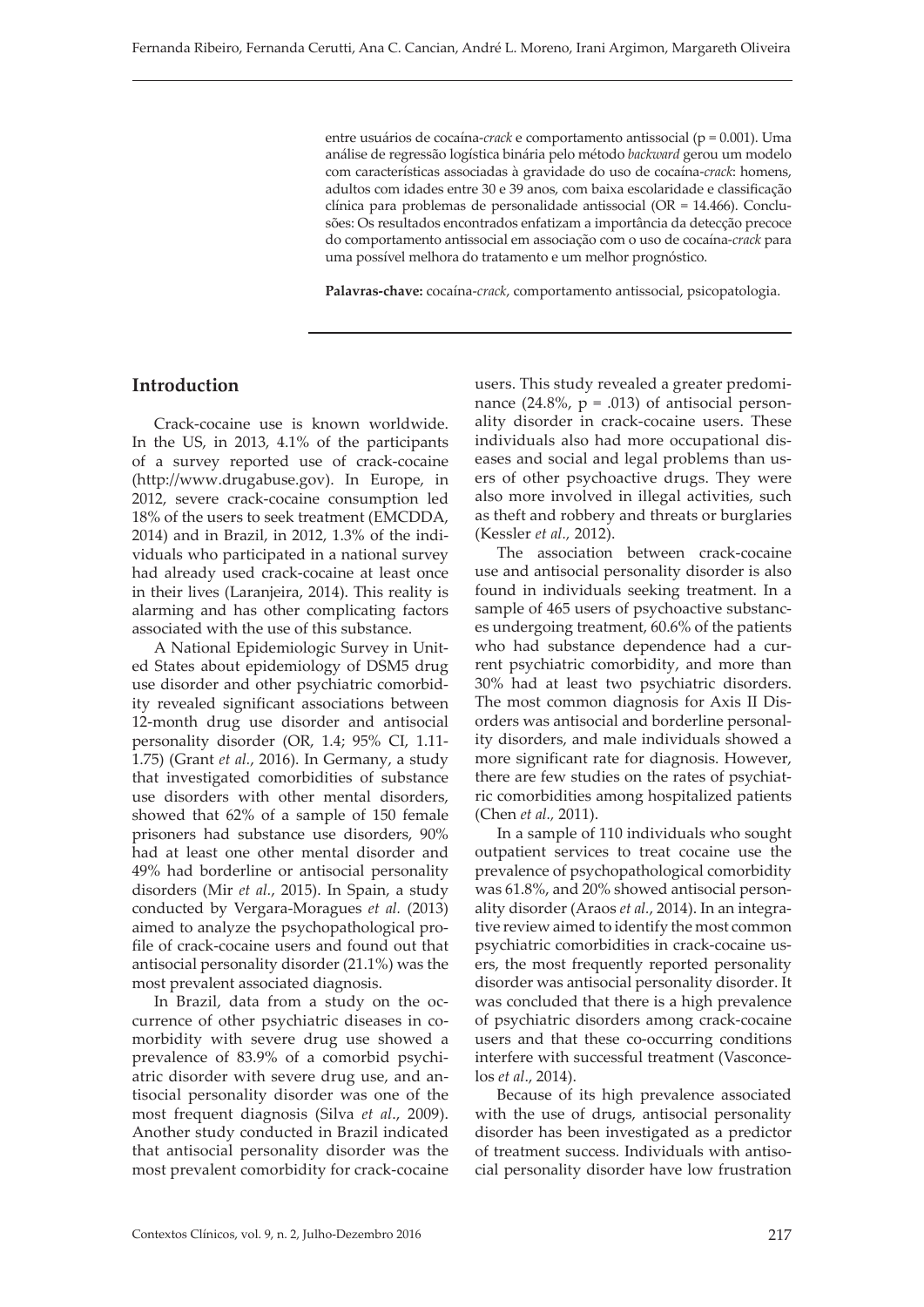tolerance, which interferes directly with the skills used to persevere in goals in adverse situations and is associated with deficient interpersonal skills and poor prognosis in substance abuse treatment (Sargeant *et al.,* 2011). Another aspect that may influence prognosis in the treatment of crack-cocaine users with antisocial personality disorder as a comorbid psychiatric disorder is the fact that these individuals exhibit more aggressive and impulsive behaviors compared to users without this psychiatric comorbidity (Moeller *et al.,* 2002).

In addition, according to decree no 7.179, of May 20, 2010, which established the integrated plan for coping with crack and other drugs, further studies and assessments are necessary for obtaining more information to support public policies for the prevention of use, treatment and social rehabilitation of drug users and for coping with crack and other illicit drugs trafficking (Decree No. 7.179, 2010).

These aspects reveal the importance of studying crack-cocaine use associated to antisocial personality disorder, since a better understanding of this profile of users may assist the elaboration of strategies and interventions targeted at this situation. Therefore, the present study aimed to compare crack-cocaine users and the general population regarding antisocial behavior.

## **Method**

## *Participants*

The sample was composed of 971 participants aged 18-59 years, with 63.2% male, 49.2% with higher education and average age of 31.13 (*SD* = 11.18). The discrepancy between the percentages is commonly found in this subject (Bastos and Bertoni, 2014; Sher *et al.*, 2015). Therefore, this difference was considered and controlled using the conditional method to guarantee homogeneity between groups. The pairing method was not used because we aimed to find as many drug effects that the drug users' group was exposed to as possible (Cepeda *et al.*, 2003; Medronho, 2003). The participants were selected from a convenience sample and were divided into two groups.

One group consisted of 407 crack-cocaine users with an average age of  $31.55$  (SD =  $9.60$ ), with secondary education (42.3%) and most were male individuals (87.5%). This prevalence of male crack-cocaine users is also reported in the literature (Bastos and Bertoni, 2014). The

participants were hospitalized in public and private specialized services for patients residing in the capital of Porto Alegre and in the metropolitan region. Inclusion criteria were participation during the 7th – 15th day period after cessation of use of psychoactive substances, and because of the cognitive abilities involved, a minimum of five years of formal education completed. Users of multiple drugs were allowed to participate in the study as long as they reported that the use of crack motivated their hospitalization. Patients who were taking medicines were also included in the study because the use of psychoactive drugs is common in psychiatric hospitalization.

The other group consisted of 564 participants from the general population with an average of  $30.84$  (SD =  $12.19$ ), higher education (62.6%) and most were female individuals (54.3%). All of them lived in the state of Rio Grande do Sul, mostly in the metropolitan region of Porto Alegre. The participants were men and women aged 18-59 years with a minimum of five years of schooling. Only individuals who were not undergoing any kind of psychological or psychiatric treatment and who were not diagnosed with mental disorders (including not being crack-cocaine users) participated in the study.

#### *Instrument*

A standardized questionnaire was developed and pre-tested specifically for this study, assessing socio-demographic data, including Brazil Economic Classification criteria (*Associação Brasileira de Empresas de Pesquisa* [ABEP], 2008), and the questionnaire also assessed history of substance use (such as age of onset, frequency and intensity of use in the last year and withdrawal).

The Adult Self-Report (ASR) was used to assess aspects of adaptive and psychopathological functioning in adults aged 18-59 years. The instrument contains 126 different items subdivided into four scales for major areas of assessment (Achenbach and Rescorla, 2003).

The first area of assessment is called scales that assess syndromes (internalizing, externalizing and intrusive behaviors). The second area of assessment is called scales that assess the adaptive functioning (family, work, marriage, friendships, education and general adaptive average) and the third area of assessment corresponds to scales that assess substance use (tobacco, alcohol, drugs and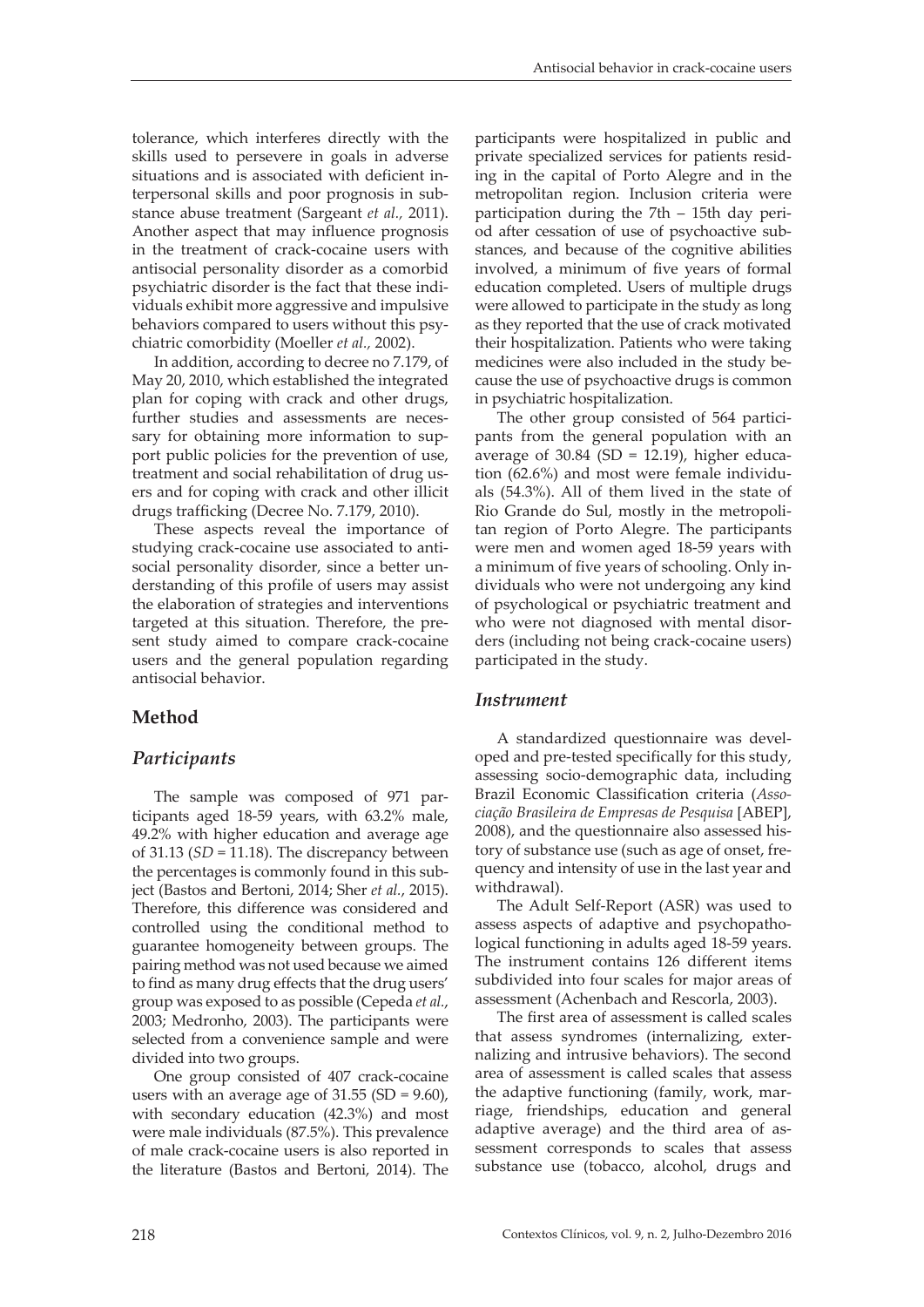| Variable<br><b>General Population*</b><br>$\%$ $(n)$ |                                  | Group                                       |                                          |           |  |
|------------------------------------------------------|----------------------------------|---------------------------------------------|------------------------------------------|-----------|--|
|                                                      |                                  | General<br>Population*<br>$\%$ ( <i>n</i> ) | Crack-<br>Cocaine<br>users**<br>$\%$ (n) | $p\chi^2$ |  |
| Gender                                               | Male                             | 45.7 (258)                                  | 87.5 (356)                               | < 0.001   |  |
|                                                      | Female                           | 54.3 (306)                                  | 12.5(51)                                 |           |  |
| Education                                            | Primary<br>education             | 8.2(46)                                     | 25.6 (104)                               |           |  |
|                                                      | Secondary<br>education           | 23.6 (133)                                  | 42.3 (172)                               | < 0.01    |  |
|                                                      | Higher<br>education              | 62.5(353)                                   | 30.6(125)                                |           |  |
|                                                      | Postgraduate<br>degree           | 5.7(32)                                     | 1.5(6)                                   |           |  |
| <b>Age Range</b>                                     | 18 to 29 years                   | 61.0(344)                                   | 49.2 (200)                               |           |  |
|                                                      | 30 to 39 years<br>40 to 59 years | 12.6(71)<br>26.4 (149)                      | 31.9 (130)<br>18.9 (77)                  | < 0.001   |  |
| Antisocial<br>Personality<br><b>Disorder</b>         | Normal                           | 91.5(515)                                   | 45.4 (184)                               |           |  |
|                                                      | Borderline                       | 5.3(30)                                     | 15.3 (62)                                | < 0.001   |  |
|                                                      | Clinical                         | 3.2(18)                                     | 39.3 (159)                               |           |  |

**Table 1.** Socio-demographic data related to the groups of crack-cocaine users and the general population.

Notes: (\*) (*N* = 971) Percentages obtained based on the total sample. (\*\*) (*n* = 407) Percentages obtained based on the total values for each category of the variables. χ² – Pearson's Chi Square test; *n* – participants' number; % – Participants' percentages.

average of substance use). The last area of assessment is called Diagnostic and Statistical Manual of Mental Disorders – DSM – oriented scales (Clinical Disorders and Personality Disorders) (Achenbach and Rescorla, 2003).

There are specific cut-off points for each scale assessed for classification of the scores obtained within the normal, borderline or clinical range (Achenbach and Rescorla, 2003). A study on the evidence of the validity of the ASR was conducted with a sample of 1,444 individuals aged 18-59 years and who had completed at least five years of formal schooling. This sample comprised the general population, individuals addicted to drugs and individuals with clinical or emotional problems, for adaptation to the Brazilian reality. The formal consistency indexes found between the scales ranged from  $\alpha$  = 0.70 to  $\alpha$  = 0.86 (Lucena-Santos *et al*., 2014).

# *Procedures*

The research was approved by the local Research Ethics Committee (no 09/04941). The participants were informed on the objectives of the study and confidentiality and anonymity were ensured to them. The assessment was only performed after the participants expressed their acceptance and signed the Free Informed Consent.

The subjects from the general population were recruited in public places such as universities, or according to suggestions made by acquaintances. The collection of data from the population of crack-cocaine users was performed, after training, by psychologists and psychology graduate students in outpatient and inpatient facilities specialized in the treatment of drug abuse.

# *Data analysis*

At first, in the analysis of data from the ASR, Assessment Data Manager (ADM) software for computer scoring was used, which is a resource for correcting ASEBA scales (Bolsoni-Silva and Marturano, 2010). Later, the computed data were exported and analyzed using Statistical Package for Social Sciences (SPSS). Descriptive analyzes (frequencies, means and standard deviations), analysis by association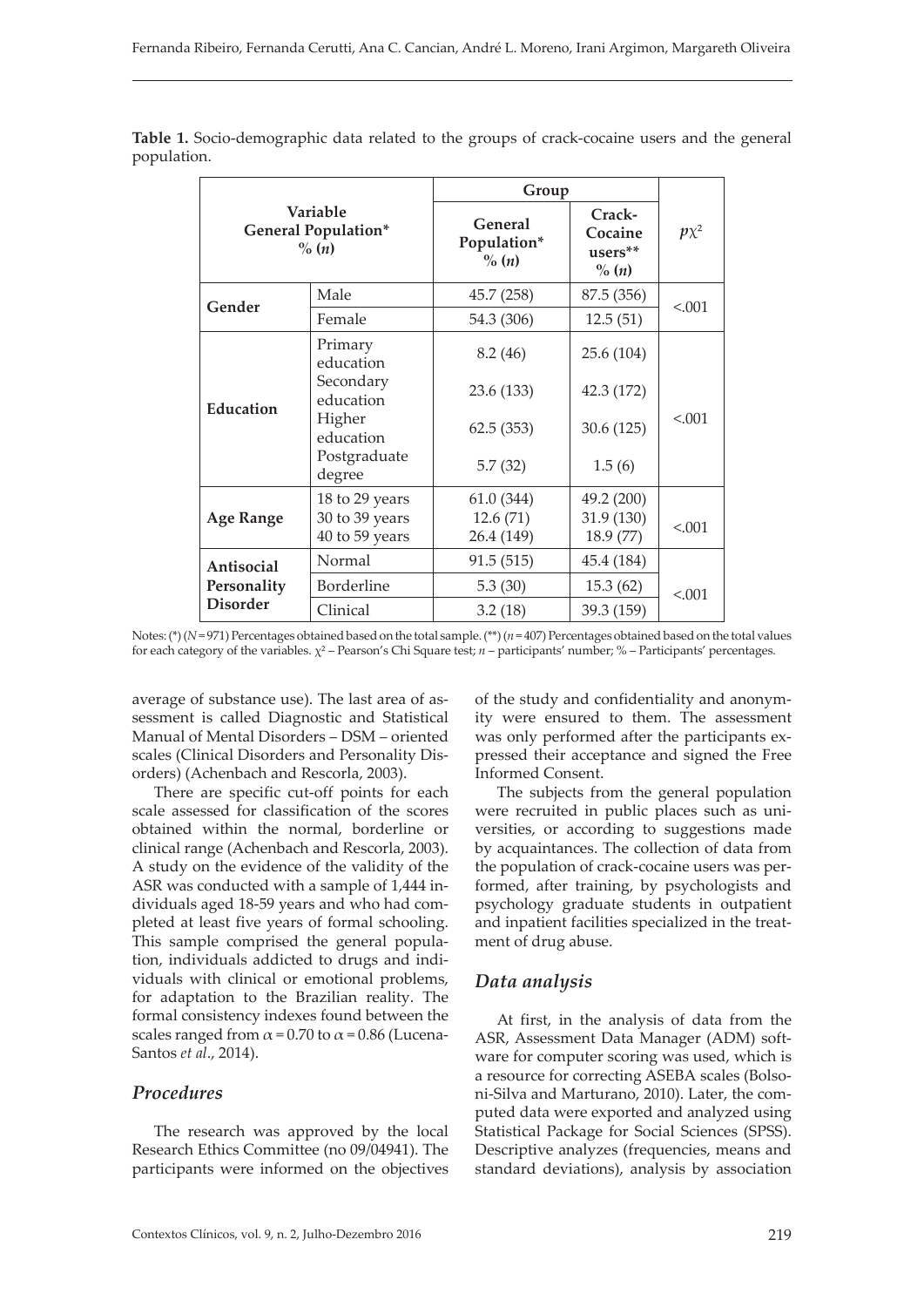using Pearson's chi-square test were performed, considering adjusted residual analysis. For the detection of potential predictors for the group of crack-cocaine users binary logistic regression analysis using the conditional stepwise backward method was performed.

## *Results*

Investigation of the relationship between crack-cocaine use and the variable antisocial personality disorder showed a statistically significant association between the groups (general population and crack-cocaine users) and antisocial behavior  $(p < .001)$ . The general population group was within the normal range: 91.5% ( $n = 515$ ) regarding antisocial behavior, while the group of crack-cocaine users was classified in the borderline range: 15.3% (*n* = 62) and clinical range: 39.3% (*n* = 159). According to linear-by-linear association, the results indicated that the higher the severity of the scores in antisocial behavior, the greater the probability of belonging to the group of crackcocaine users  $(p < .001)$ .

Based on this result binary logistic regression analysis was used to predict an explanatory model of severity of use of crack-cocaine and potential predictors of this use. We attempted to control de effects of socio-demographic variables – gender, age range and education – on the study groups, since these variables are also representative in the association with the crack-cocaine group. Through this technique, the dependent variable (group of crack-cocaine users) and the independent variable (Antisocial Personality Disorder, as well as socio-demographic data) were defined in the initial (saturated) model. Table 2 shows a model of severity of use of crack-cocaine adjusted with the variables gender, age range, education and antisocial behavior.

Table 2 shows the crude odds ratios (*OR*), with significant risks estimated for the association with the group of crack-cocaine users in most results. In the comparison of crude *OR* with adjusted *OR* (conditional model) detected in the initial (saturated) model of logistic regression there was a decrease in the magnitude of risks, but not on its effect on the response related to antisocial personality outcome. Thus, the potential adjusted interaction factors were gender, age range and educational level.

Based on these estimates, the new Logistic Regression Analysis model was adjusted for the socio-demographic variables considered

(unconditional model) to provide a more reliable response to the real influence of Antisocial Personality Disorder on the group of crackcocaine users.

According to the results obtained in the adjusted model for the variables gender, age range and education related to the group of crack-cocaine users with antisocial personality disorder characteristics, the individuals classified in the borderline range for antisocial personality disorder were found to be at a risk 6.287 (95% CI: 2.722, 12.118) times higher of belonging to the crack-cocaine group compared to those classified into the normal range, with all the effects of the socio-demographic variables controlled. Also, the group within the clinical range for antisocial personality disorder showed a risk 14.466 (95% CI: 8.622, 18.694) times higher of belonging to the crackcocaine group compared to those within the normal range, with all the effects of the sociodemographic variables controlled.

# **Discussion**

The present study aimed to compare crack-cocaine users with the general population regarding antisocial behavior. Based on the analysis of socio-demographic data from crack-cocaine users, the profile of this population was characterized as follows: young male adults with low educational level. These findings are consistent with the profile of Brazilian crack-cocaine users characterized in the literature (Bastos and Bertoni, 2014; Ribeiro *et al*., 2012). Besides, the high prevalence of the male gender is among the risk factors for antisocial personality disorder, a feature associated here to the symptoms of the disorder (APA, 2014). A study that investigated gender differences in the psychiatric comorbidity in people with antisocial personality disorder showed a prevalence of cocaine use disorder in 22% men and 7.3% women (*p* = .01) (Sher *et al.*, 2015).

The association between crack-cocaine use and antisocial behaviors was significant in the present study. Antisocial behaviors were indicated as potential predictors of severe crackcocaine use. This association was also reported in other studies (Kessler, *et al.,* 2012; Narvaez *et al.*, 2014; Vergara-Moragues *et al*., 2013).

The sample of crack-cocaine users in this study consisted of hospitalized patients, demonstrating a high prevalence of antisocial behaviors in these settings. Several studies have shown that psychoactive substance dependent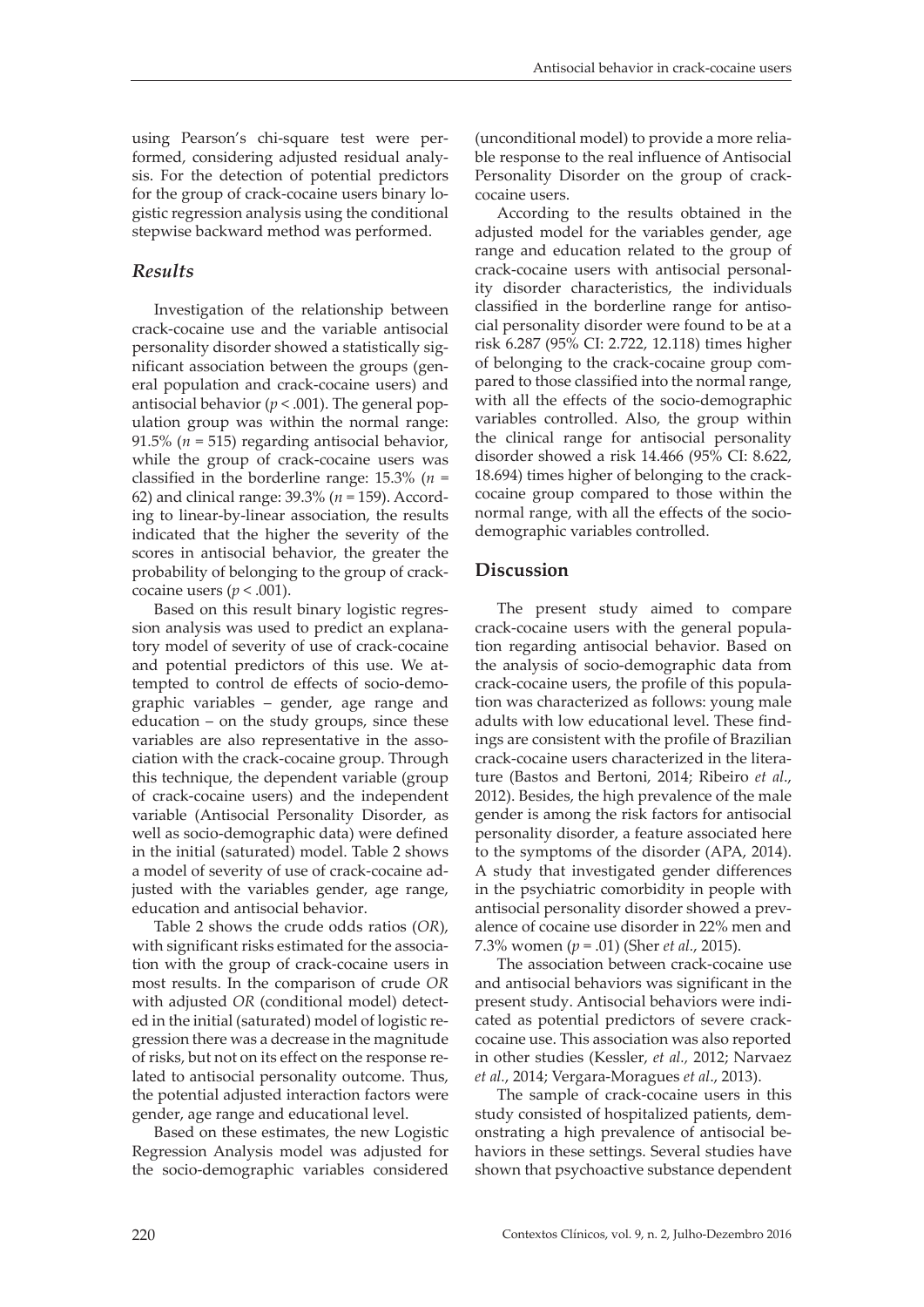| <b>Variables</b>                              | <b>Total</b><br>Sample*<br>$(N = 971)$<br>$n\left(\%\right)$ | Crack-<br>cocaine**<br>$(n = 407)$<br>$n\left(\%\right)$ | Crude OR<br>OR [95% CI] | <b>Adjusted OR</b><br>OR [95% CI] |  |  |  |
|-----------------------------------------------|--------------------------------------------------------------|----------------------------------------------------------|-------------------------|-----------------------------------|--|--|--|
| Gender                                        |                                                              |                                                          |                         |                                   |  |  |  |
| Male                                          | 614 (63.2)                                                   | 356 (58.0)                                               | 8.591 [5.911, 11.597]   | 5.911 [3.939, 8.868]              |  |  |  |
| Female                                        | 357 (36.8)                                                   | 51(14.3)                                                 | $1.0$ [--]              | $1.0$ [--]                        |  |  |  |
| Age                                           |                                                              |                                                          |                         |                                   |  |  |  |
| 18-29                                         | 544 (56.0)                                                   | 200 (36.8)                                               | 1.125 [0.812, 1.558]    | 0.879 [0.580, 1.332]              |  |  |  |
| 30-39                                         | 201 (20.7)                                                   | 130 (64.7)                                               | $3.377$ [2.377 - 5.281] | 2.611 [1.572, 4.334]              |  |  |  |
| 40-59                                         | 226 (23.3)                                                   | 77 (34.1)                                                | $1.0$ [--]              | $1.0$ [--]                        |  |  |  |
| <b>Education</b>                              |                                                              |                                                          |                         |                                   |  |  |  |
| Primary education                             | 150 (15.4)                                                   | 104 (69.3)                                               | 12.058 [4.717, 30.821]  | 9.776 [2.968, 32.200]             |  |  |  |
| Secondary<br>education                        | 305 (31.4)                                                   | 172 (56.4)                                               | 6.897 [2.802, 16.979]   | 7.296<br>[2.301, 23.141]          |  |  |  |
| Higher education                              | 478 (49.2)                                                   | 125(26.2)                                                | $1.889$ [0.771 - 4.724] | 2.210<br>[0.704, 6.935]           |  |  |  |
| Postgraduate<br>degree                        | 38(3.9)                                                      | 6(15.8)                                                  | $1.0$ [--]              | $1.0$ [--]                        |  |  |  |
| <b>Antisocial Personality Disorder</b>        |                                                              |                                                          |                         |                                   |  |  |  |
| Normal                                        | 699 (72.2)                                                   | 184 (26.3)                                               | $1.0[-]$                | $1.0$ [--]                        |  |  |  |
| Borderline                                    | 92 (9.5)                                                     | 62(67.4)                                                 | 5.784 [3.625, 9.230]    | 5.853 [3.354, 10.213]             |  |  |  |
| Clinical                                      | 177(18.3)                                                    | 159 (89.8)                                               | 24.724 [14.763, 41.406] | 16.303 [9.345, 28.440]            |  |  |  |
| Adjusted model (gender, age range, education) |                                                              |                                                          |                         |                                   |  |  |  |
| <b>Antisocial Personality Disorder</b>        |                                                              |                                                          |                         |                                   |  |  |  |
| Normal                                        | 699 (72.2)                                                   | 184 (26.3)                                               | --                      | $1.0$ [--]                        |  |  |  |
| Borderline                                    | 92 (9.5)                                                     | 62(67.4)                                                 |                         | 6.287 [3.722, 12.118]             |  |  |  |
| Clinical                                      | 177 (18.3)                                                   | 159 (89.8)                                               | --                      | 14.466 [8.622, 18.694]            |  |  |  |

**Table 2.** Initial model (saturated) for binary logistic regression analysis for predicting the drug user group.

Notes: (\*) Percentages based on the total sample – *n* (%). (\*\*) Percentages based on the total of each category of variables for the regression model; Crude *OR* (odds ratio): estimates of risks obtained from bivariate analysis to describe the group of crackcocaine users; Parameters of model 1 (conditional): Pseudo-R2=0.513; "-2 log Likelihood=464,368 (Step 1=465.526); Hosmer and Lemeshow (p=0.928); Pearson's Chi-square ( $\chi^2$ =464.368; *p*>0.05). Model adjusted for the variables gender, age range and education. Parameter of model 2: Pseudo-R2=.494; "-2 log Likelihood=872.993 (Step 1=867.888); Hosmer and Lemeshow (*p*=0.365); Pearson's Chi-square ( $\chi$ <sup>2</sup>=14.694; *p*>.05). Model adjusted for the variables gender, age range and education.

individuals were mostly treated in inpatient services. An analysis of five cross-sectional studies showed a lifetime prevalence of antisocial personality disorder in users of illegal substances of 22.9%, and this rate was higher for hospitalized users than for those treated on an outpatient basis. In addition, there was a higher prevalence of criminal records among the hospitalized users (Torrens *et al*., 2011).

The present study highlights the importance of the assessment of comorbidities in crack-cocaine users. The Adult Self-Report scale of the Achenbach System of Empirically Based Assessment (Achenbach and Rescorla, 2003) includes both an aggression and a rule breaking scale, which assess antisocial behaviors. Previous studies also used the ASR to assess antisocial behaviors (Burt and Donellan, 2008; Diamantopoulou *et al.*, 2010). The ASR can provide not only an indication of co-occurrence of antisocial behavior but also a profile of the antisocial problems (more aggressive or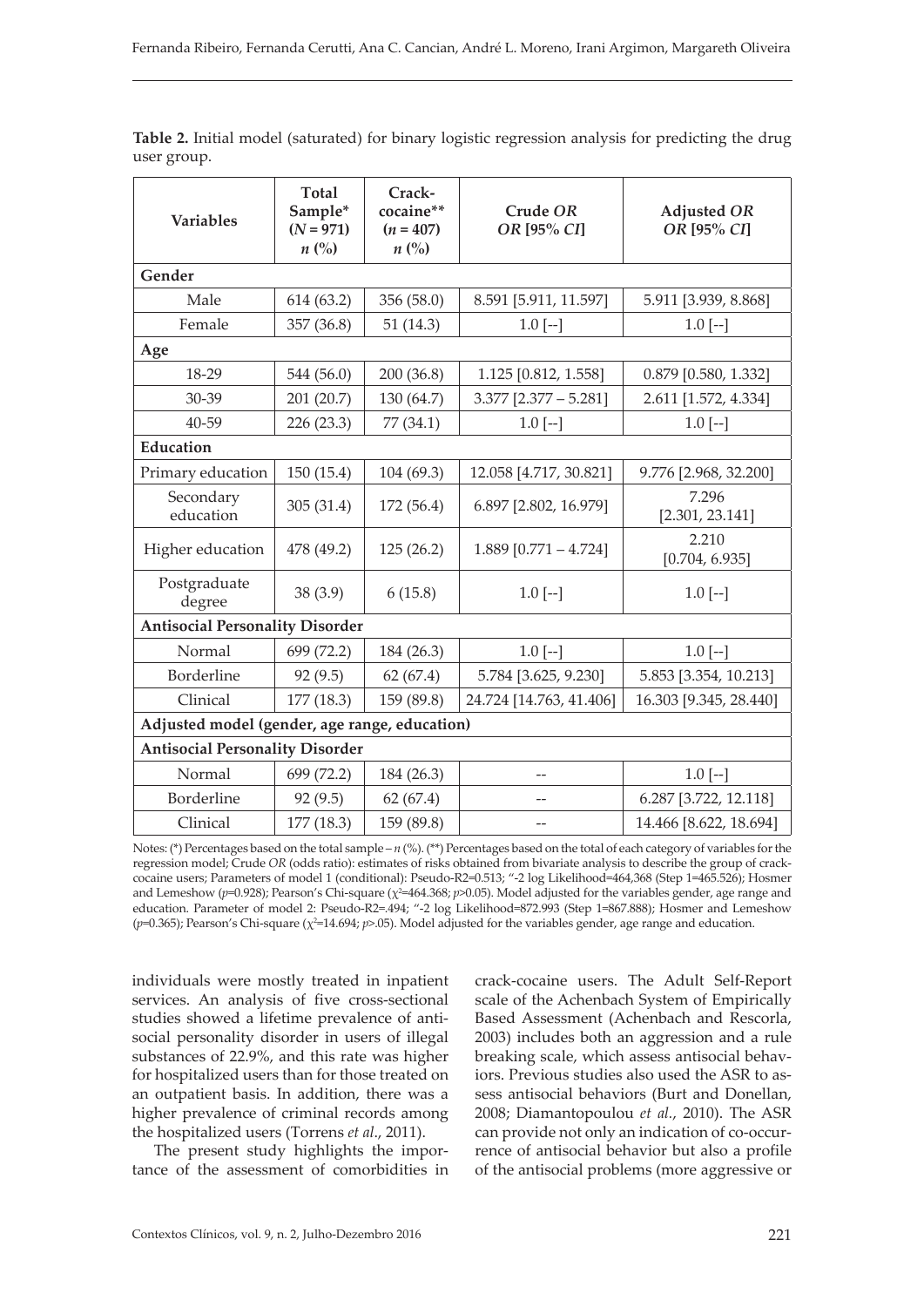rule breaking behavior subtype), helping to clarify further directions of treatment based on individual characteristics.

Crack-cocaine use is an increasingly prevalent disorder known as being a difficult to treat condition. When its occurrence is associated with antisocial personality disorder, treatment success rates drop even further. Thus, for preventing treatment dropout in this context, Thylstrup and Hesse (2016) investigated the impact of a program to treat the impulsive lifestyle in patient with antisocial traits and drug use behavior. The results demonstrated the implication to interview with the antisocial traits in drug abusers.

Based on the assessment the providers can decide treatment targets and raise the treatment success rates. In a review of the psychological interventions for antisocial personality disorder, researchers indicate that contingency management with standard maintenance, Cognitive Behavior Therapy with standard maintenance and "Driving Whilst Intoxicated program" with incarceration (intervention based on motivational interview) might be effective interventions for improving substance use problems related to antisocial behaviors. The review highlights that there are no significant improvements in outcomes related to antisocial behaviors (Gibbon *et al.*, 2010). However, recent evidence suggest that clozapine can be effective in reducing impulsive behavior and anger, reducing therefore the clinical severity of antisocial personality behavior in hospitalized men (Brown *et al*., 2014). Some authors hypothesized that prevention programs for substance abuse would also prevent antisocial behavior, from a behavioral-economic standpoint (Strand, 2002). It seems that these conditions are linked together, and the efforts related to prevention for drug use would also work to prevent both conditions.

The drug treatment models currently proposed in Brazil are multidisciplinary, including individual, family and social aspects, targeted to the most serious problems associated to drug users, such as psychiatric, legal and labor issues (Kessler and Pechansky, 2008). However, there are weaknesses in the process of recovery of patients hospitalized for crackcocaine dependence. In a study involving such patients, these individuals claimed that health professionals give priority to medicinal and disciplinary aspects within the institution, resulting in a gap between the context of hospitalized crack-cocaine users, their needs and

aspirations and the type of care provided by health professionals (Magalhães and Silva, 2010). Clearly, there is a need for national studies regarding assessment, treatment and prevention for this complex population.

## **Conclusions**

The findings of the present study show significant relationships between antisocial behaviors and crack-cocaine use, and antisocial behaviors are potential predictive factors for severe use of crack-cocaine. Therefore, it is essential to identify antisocial behaviors in order to provide a more effective treatment for this condition.

One limitation of this study was the use of only one instrument, which limited the interpretations, since the ASR assesses aspects related to the last six months of the patients' lives, allowing only inferences on characteristics that precede drug use. Therefore, it is suggested that further studies use ASR concomitantly with other valid instruments in the assessment of psychopathological and personality aspects, since the DSM 5 indicates that when antisocial behavior is related to a substance use disorder, a diagnosis of antisocial personality disorder only occurs when signs of this condition in the past life of the individual are investigated, that is, from childhood to the present moment (APA, 2014).

The second limitation was the non-use of paired analysis. Since this study aimed to identify the factors that might predict severe crack-cocaine use in an exploratory approach, and it is mostly intended to equalize the confounding variables between cases and control groups, preventing the association between these variables and the outcome (Medronho, 2003), we decided not to use paired analysis. Because of these restrictions, in order to investigate the maximum number of possible effects to which the drug user group could be exposed, paired analysis was not used in this study. Therefore, we used logistic regression, a method traditionally used to establish an association between a binary outcome and a main independent variable, with control by a set of co-variables. We decided to adopt a conditional method that controls the association between confounders and the exposure/ outcome of interest to address the lack of homogeneity between the treatment and control groups expected in observational studies (Cepeda *et al*., 2003).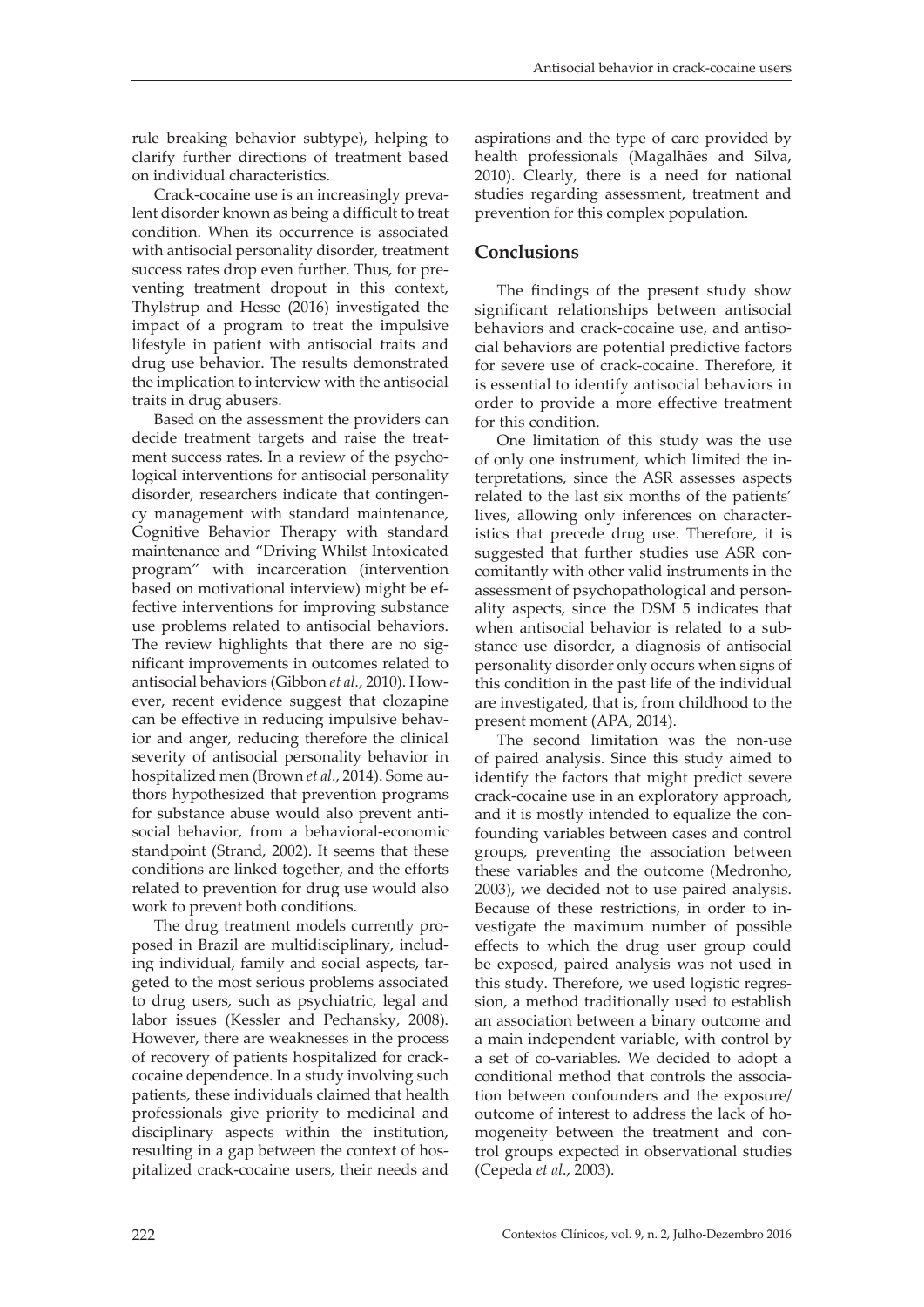The significant associations between the variables highlight major findings. These results demonstrate the importance of further studies aimed to identify other psychopathological disorders associated to crack-cocaine that may assist in drug prevention and in the delivery of a more appropriate treatment for these patients.

The studies indicate that the crack-cocaine use is a problem that has increased significantly in recent years and is aggravated by comorbidity with other mental disorders. This study found that crack-cocaine users were at a higher risk of developing antisocial behaviors than the general population.

Thus, we stress the importance of early detection of antisocial behavior associated to crack-cocaine use to improve the treatment and obtain a better prognosis. The present study contributes to the production of better strategies to prevent the use of crack-cocaine and the treatment of these users, with early identification of comorbidities that may influence the prognosis of these patients.

### **References**

- ACHENBACH, T.M.; RESCORLA, L.A. 2003. *Manual for the ASEBA Adult Form & Profiles.* Burlington, University of Vermont, Research Center for Children, Youth & Families.
- AMERICAN PSYCHIATRIC ASSOCIATION (APA). 2014. *Manual diagnóstico e estatístico de transtornos mentais*. 5ª ed., Porto Alegre, Artmed, 976 p.
- ASSOCIAÇÃO BRASILEIRA DE EMPRESAS DE PESQUISA (ABEP). 2008. Critério de Classificação Econômica Brasil. Disponível em: http:// www.abep.org/ Acesso em: 07/10/2015.
- ARAOS, P.; VERGARA-MORAGUES, E.; PEDRAZ, M.; PAVÓN, F.J.; CAMPOS CLOUTE, R.; CA-LADO, M.; RUIZ, J.J.; GARCÍA-MARCHENA, N.; GORNEMANN, I.; TORRENS, M.; ROD-RÍGUEZ DE FONSECA, F. 2014. Psychopathological comorbidity in cocaine users in outpatient treatment. *Adicciones,* **26**(1):15-26. https://doi.org/10.20882/adicciones.124
- BASTOS, F.I.; BERTONI, N. 2014. *Pesquisa Nacional sobre o uso de crack: quem são os usuários de crack e/ ou similares do Brasil? Quantos são nas capitais brasileiras?* Rio de Janeiro, ICICT/FIOCRUZ, 228 p.
- BOLSONI-SILVA, A.T.; MARTURANO, E.M. 2010. Evaluation of group intervention for mothers/ caretakers of kindergarten children with externalizing behavioral problems. *Interamerican Journal Psychology,* **44***:*415-421.
- BROWN, D.; LARKIN, F.; SENGUPTA, S.; ROME-RO-URECLAY, J.L.; ROSS, C.C.; GUPTA, N.; DAS, M. 2014. Clozapine: an effective treatment for seriously violent and psychopathic men with

antisocial personality disorder in a UK high-security hospital. *CNS Spectrums*, **19**(5):391–402. https://doi.org/10.1017/S1092852914000157

BURT, S.A.; DONNELLAN, M.B. 2008. Personality correlates of aggressive and non-aggressive antisocial behavior. *Personality and Individual Differences*, **44**(1):53–63. http://doi.org/10.1016/j.paid.2007.07.022

CEPEDA, M.S.; BOSTON, R.; FARRAR, J.T.; STROM, B.L. 2003. Comparison of logistic regression versus propensity score when the number of events is low and there are multiple confounders. *American journal of epidemiology*, **158**(3):280-287. https://doi.org/10.1093/aje/kwg115

- CHEN, K.W.; BANDUCCIA, A.N.; GULLER, L.; MACATEE, R.J.; LAVELLEC, A.; DAUGHTER-SC, S.B.; LEJUEZ, C.W. 2011. An examination of psychiatric comorbidities as a function of gender and substance type within an inpatient substance use treatment program. *Drug and Alcohol Dependence,* **118**(2-3):92– 99.
- https://doi.org/10.1016/j.drugalcdep.2011.03.003 DIAMANTOPOULOU, S.; VERHULST, F.C.; VAN DER ENDE, J. 2010. Testing Developmental Pathways to Antisocial Personality Problems. *Journal of Abnormal Child Psychology*, **38**(1):91–
- 103. https://doi.org/10.1007/s10802-009-9348-7 GIBBON, S.; DUGGAN, C.; STOFFERS, J.; HU-BAND, N.; VÖLLM, B.A.; FERRITER, M.; LIEB, K. 2010. Psychological interventions for antisocial personality disorder. *The Cochrane Database of Systematic Reviews*, (6):CD007668.

https://doi.org/10.1002/14651858.CD007668.pub2

- GRANT, B.F.; SAHA, T.D.; RUAN, W.J.; GOLD-STEIN, R.B.; CHOU, S.P.; JUNG, J.; ZHANG, H.; SMITH, S.M.; PICKERING, R.P.; HUANG, B.; HASIN, D.S. 2016. Epidemiology of DSM-5 Drug Use Disorder: Results From the National Epidemiologic Survey on Alcohol and Related Conditions-III. JAMA Psychiatry, **73**:39-47. https://doi.org/10.1001/jamapsychiatry.2015.2132
- KESSLER, F.H.P.; BARBOSA TERRA, M.; FALLER, S.; RAVY STOLF, A.; CAROLINA PEUKER, A.; BENZANO, D.; BRAZILIAN ASI GROUP; PECHANSKY, F. 2012. Crack users show high rates of antissocial personality disorder, engagement in illegal activities and other psychosocial problems. *The American Journal on Addictions*, **21**(4):370-380.

https://doi.org/10.1111/j.1521-0391.2012.00245.x

KESSLER, F.H.P.; PECHANSKY, F. 2008. Uma visão psiquiátrica sobre o fenômeno do crack na atualidade. *Revista de Psiquiatria do Rio Grande do Sul,* **30**(2):96-98.

https://doi.org/10.1590/s0101-81082008000300003

- LARANJEIRA, R. (org.). 2014. *II Levantamento Nacional de Álcool e Drogas, II LENAD.* São Paulo, Instituto Nacional de Ciência e Tecnologia para Políticas Públicas de Álcool e Outras Drogas (INPAD), UNIFESP, 85 p.
- LUCENA-SANTOS, P.; MORAES, J.F.D.; OLIVEI-RA, M.S. 2014. Analysis of the factor structure of syndromes scales of ASR (Adult Self-Report). *Interamerican Journal of Psychology,* **48**:252-264.